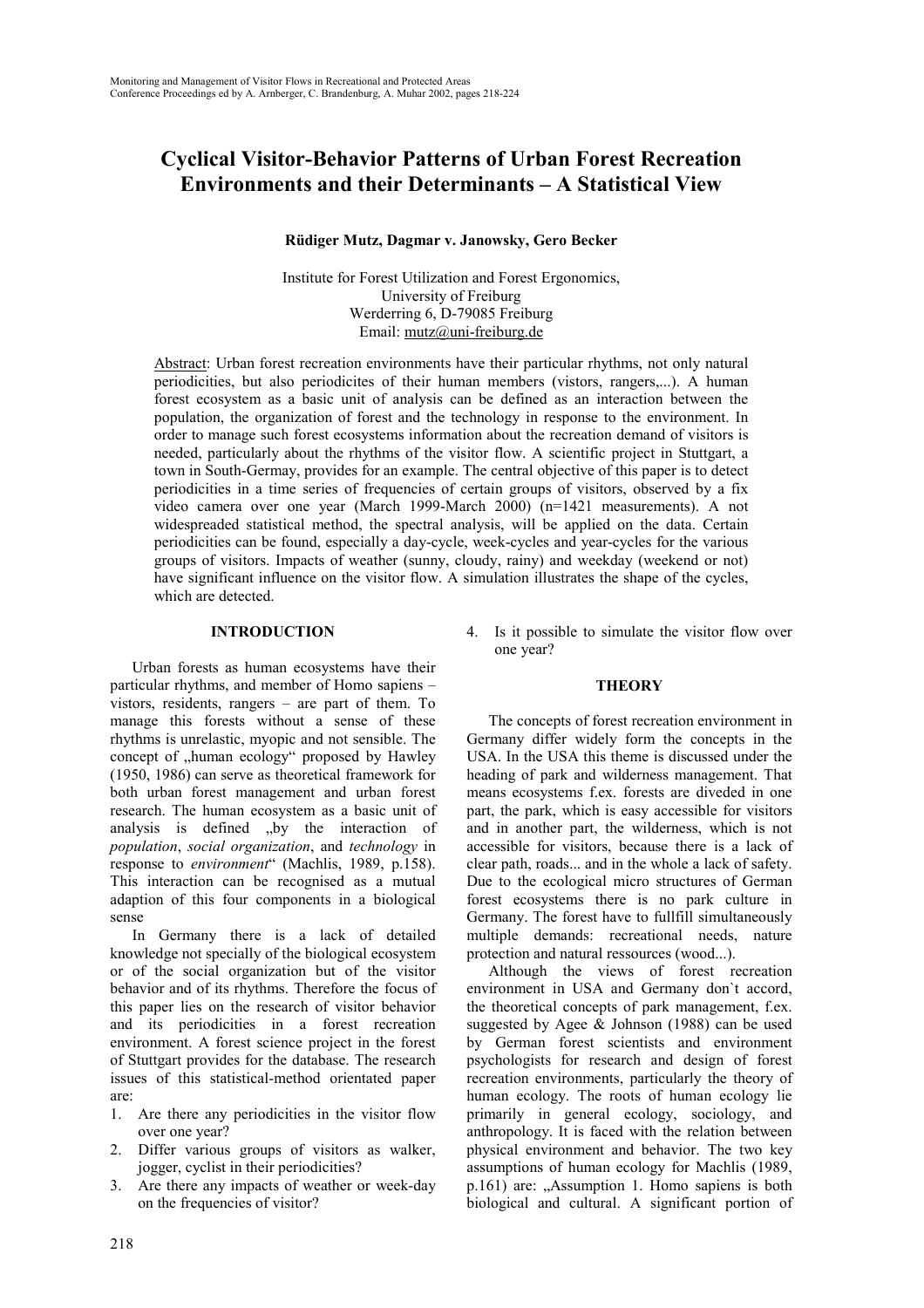human social behavior is biologically determined... Assumption 2. Homo sapiens is ecologically interdependent with the natural world." Support for the first assumption comes strongly from the discipline of socialbiology (Wilson, 1975). Johnson & Agge (1988, p.6) stress on four elements of biological and social systems:

- $(1)$ , Ecological systems are continually changing.
- (2) There may be substantial spatial heterogeneity in impacts from particular action.
- (3) Systems may exhibit several levels of stable behavior.
- (4) There is an organized connection between parts, but everything is not connected to everything else".

The temporal and spatial properties of both parts the biological part and the human part seem to be essential for the consideration of forest (human) ecological systems. Marlies (1989) asks the question, what we need to understand an ecological recreation area in order to mange it wisely. Beside the knowledge about the physical environment, information of the various groups of human populations, that use the park and their visit flows is needed.

This brings us to the viewpoint of this paper: to look on the temporal properties of visitor flows in recreation areas. Form a statistical perspective you have a time series of observed behavior frequencies of different kinds of visitors f.ex. walker (Möbus & Nagel, 1983; Schmitz, 1989). You can analyze time series in the time domain or as here suggested in the frequency-domain, which is up till now not widespreaded in the social sciences and particularly in the environmental psychology (Larsen, 1987; Mc Burnett, 1997). In its most general form, spectral analysis involves decomposing a time series into several periodic functions. It is somewhat like a regression analysis in that the objective is to account for variance in the data by fitting a model, whereby the model is nonlinear. Brigola (1997) and Butz (2000) offer introductions in fouriertransformation, an other word for spectral analysis. The harmony in music or the moon cycle can be helpful to understand the basic ideas of spectral analysis.

Suppose a periodic oscillatory wave as the tone "a" of a violin, which can be made visible by an oscillator. This observed wave as a kind of time series  $y_t$  will be understood as a combination of certain pure waves (sinus tone in music). Such a wave can be characterized primarily by a **periode P** or a **wave length**, that is the time, in which a cycle once recurs. The moon cycle has a period about P=26 days. 1/P is the **frequency f**, the proportion of the cycle, which is realized in one time unit. For example 1/26 of the moon cycle is realized in 1 day. The **amplitude A** describe the height of the wave. If you take the unit-circle with the circumference of 2π , than you can get the **circle frequency** ω=2πf. You can move the whole wave on the time axis.

This was called **phase** θ. The cosinus- and sinusfunctions have periodic properties. Therefore this function will be used for the following function (1) with k different harmonic waves:

(1) 
$$
y_t = \sum_{j=1}^k A_j \cos(\omega_j t + \theta_j) + e_t
$$

where  $e_t$  is a stationary random series and t is the time. Using the trigonometric identity  $cos(\omega+\theta)$  = cos( $\omega t$ ) cos( $\theta$ )−sin( $\omega t$ ) sin( $\theta$ ). Equation 1 can be written as

(2) 
$$
y_t = \sum_{j=1}^k a_j \cos(\omega_j t) + b_j \sin(\omega_j t) + e_t
$$

where  $a_i = A_i \cos \theta_i$  and  $b_i = -A_i \sin \theta_i$ .

The function f in equation  $(2)$  is periodic in t in the sense, that

$$
(3) \quad f(t+P) = f(t), \quad (-\infty < t < \infty)
$$

To estimate the parameters, the Fourier coefficients  $a_i$  und  $b_i$ , the Least-Squares method can be applied. The sum of quadratic errors  $e_t$  is thereby to be minimized.

As mentioned before the variance of the time series can be decomposed into the variances for each fourier-frequency  $f_k$ . This is called **periodogram**:

The sum of  $I(f_k)$  over all  $f_k$  is the total variance of the time series  $\sigma_{y}^{2}$ . As in regression you can express each periodic function with its variance components as proportion to the total variance. In regression analysis this proportion is called coefficient of determination. The function  $I_k$  can also be used for **white-noise-testing** (Fisher's Kappa). If the time series consists only out of white noise, than the normalized y-coordinates of the periodogram I(f<sub>k</sub>)/2  $\sigma_v^2$  has a  $\chi^2$ -distribution with 2 degress of freedom (Schlittgen, 2001, p.88). If there is some periodicity in the data, one period of the periodogram must show a big value. Therefore the maximum of I( $f_k$ )/2  $\sigma_{y_k}^2$  will be used as empirical test-value Z. The probability of  $H_0$ . White noise" is:

(4) 
$$
I(f_k) = n \cdot (a_k^2 + b_k^2)/2
$$
  
(5)  $P(Z > z) = 1 - (1 - e^{-z})^{(N-1)/2}$ 

whereby z is the observed maximum of the periodogram and N is the number of timepoints. For a periodogram-interpretation the following issues must be taken into account:

(1) Alising: Only periods P till 2\*time units can be observed. To detect a two-week-cycle for instance one measurement per week on two weeks is at least necessary. If there is a cycle with lower frequency it cannot be detected, but it appears hidden as long wave. Therefore it is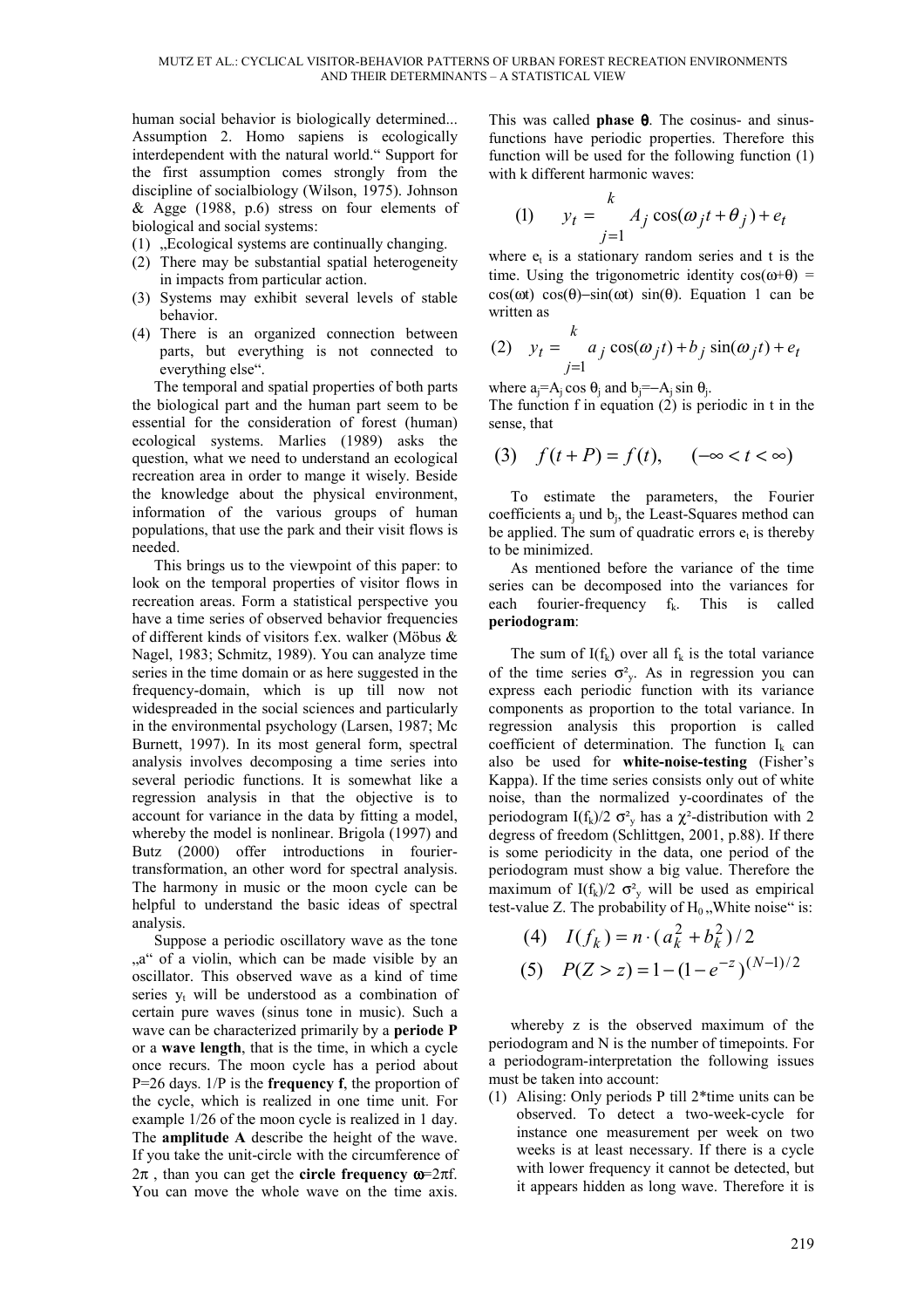important to choose a adaequate decomposition of the observed time series.

- (2) Leakage: If the time series is short, there is not only a great peak in the periodogram in the main frequency, but also in the nearby frequencies. This effect decreases with increasing n.
- (3) Missing-Values: To detect periodicities in a time series it is necessary to have a series without missing values.

For the last problem Schlittgen (2001, p.183f) offers several solutions. One is to replace the missing values with the average over all data. Another method takes into consideration the specific autocorrelation structure of the values nearby the missing value. At first the p-order autoregressive process AR(p) is estimated. At second the predicted values which replace the missing values are estimated by minimizing the following sums of squares of errors  $e_t$  (SS) with known autoregressive parameters  $\alpha$ :

(6) 
$$
SS = \sum_{t=p}^{N} e_t^2 = \sum_{t=p}^{N} (y_t - \hat{a}_1 y_{t-1} - \dots - \hat{a}_p y_{t-p})^2
$$

If the partial derivatives of (6)  $\delta$ SS/ $\delta$ <sub>y</sub>, for each missing value is set to zero the predicted values are the solution of a linear equation system.

Up till now only one series is observed. If you consider simultaneously more than one time series, the multivariate spectral analysis offers you many possibilities for the analysis (Priestley, 1996, p.660). One of them is the **coherence-diagramm**, which shows for each frequency, how much the two time series are correlated. The coherencecoefficient varies between 0 and 1.

To test the influence of weather and weekday on the visitor flow a regression analysis will be used, which take into account the specific autocorrelation structure of the data, f. ex. a regression with an  $AR(2)$ -process of the random component  $e_t$  (Mutz, 1998, Becker et al. 1998) and  $x_i$  as the predictors:

(7) 
$$
y_t = \frac{m}{j=1} \beta_j x_{jt} + \varepsilon_t
$$

$$
u_t - \alpha_1 u_{t-1} - \alpha_2 u_{t-2} = \varepsilon_t
$$

After the presentation of the mathematicalstatistical background we return to central question of this paper. Within the scope of one year several cycles (day, week, month, year) are expected to recur. The cycles of different visitor groups don't differ very much, only such between jogger and walker. The joggers start earlier in the morning or later in the evening with their forest-visits than the walker. In will be supposed, that at weekend and at sunny days the frequencies of visitors rize at maximum.

#### **METHODS**

The data are taken from a forest-science project of Janowsky (2002). The central objective of this project was to work out a forest-paths-concept for the forest of Stuttgart, a town in South-Germany, which fullfill not only the economic, but also the leisure demands for this forest. In one part of this study the visitor flow over 1 year should be observed. The data are collected by an observationstudy which took place one year each day from 6 a.m. to 10 p.m. (March 1999 - March 2000), whereby the monitoring was done by a motionsensitive fixed video camera. The data for the statistical analysis are generated by counting the behavioral events on the videotapes, aggregated for 8 time-units of 2 hours per day. Not only the total visitors are counted, but also different groups of visitors: walker, jogger, cyclist and others (cars...). The last one are not included in the statistical analysis due to its low frequencies. Additionally the weather is categorized in three groups: sunny, cloudy and rainy. For the regression analysis the categories are transformed by effect coding into dummy-variables (Cohen & Cohen, 1983). For a detailed discussion of the design and sampling see Janowsky (2001).

Because of breakdowns of the video camera only n=191 days out of 366 days can be analyzed. In order to apply the spectral analysis, the above mentioned method was used to replace the missing values with estimated values. Additionally a cubic polynomial week-trend was assumed. To estimate these values very precisely, for each month a model was fitted. The *proc autoreg*-procedure of the statistic software-program SAS was used with a slightly different algorithm as described above. Figure 1 and Figure 2 show the time series without and with replacement.



*Figure 1.: Raw time series without missing value replacement*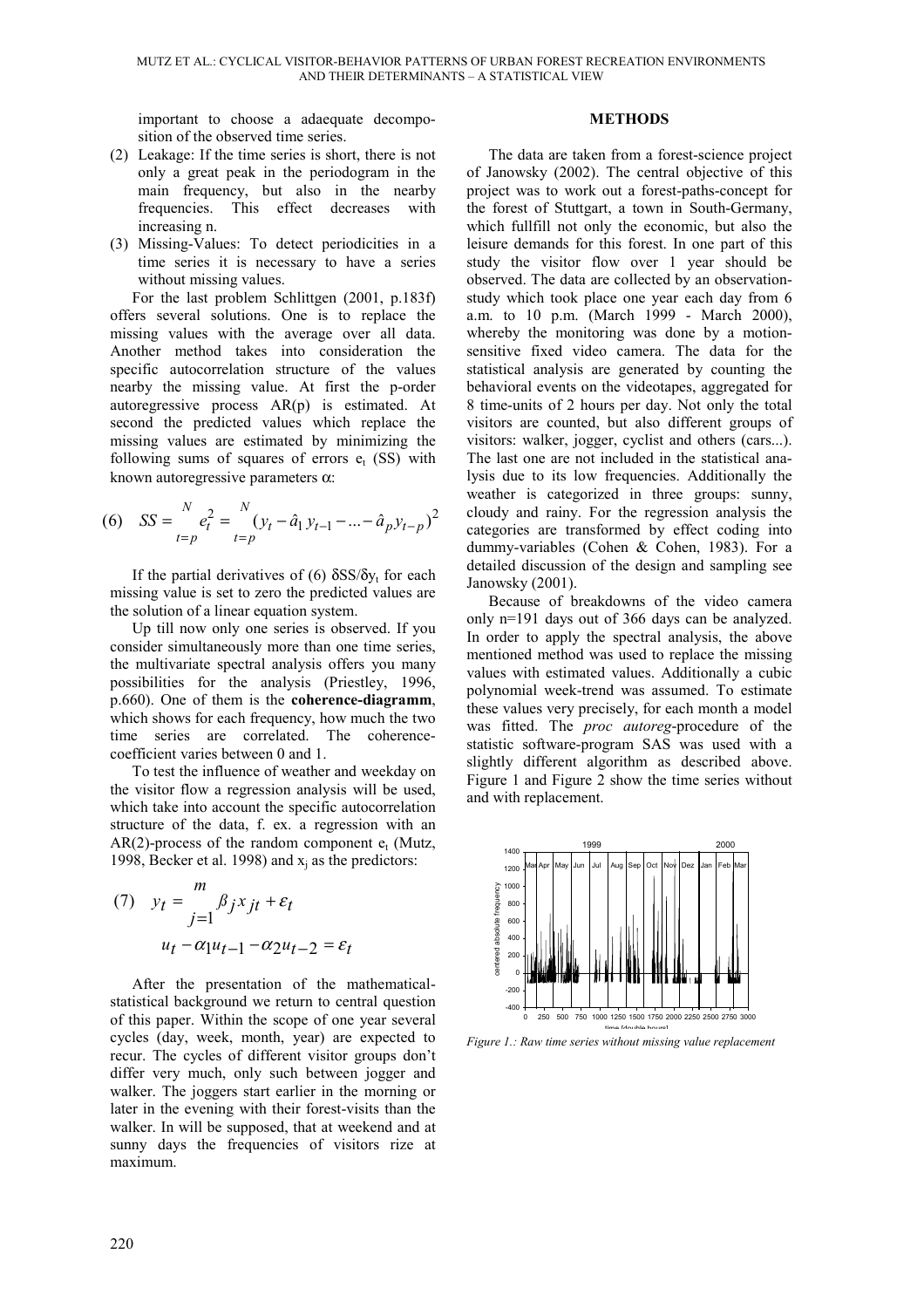

*Figure 2.: Time series with missing value replacement*

The total structure of the time series can be maintained by the replacement. In June 1999 or in Januar 2000 there is lack of data. Therefore the estimations are rather poor. But without substitutions spectral analysis generates misleading results. At the end 2928 double hours from 53 weeks with 5-7 days and 8 double hours per day build up the database for the spectral analysis, which is outperformed by the *proc spectra*procedure of SAS.

#### **RESULTS**

*First*, descriptive statistics are calculated to describe the distribution of the frequencies. Table 1 shows the essential statistics of the distribution of frequencies over one year, seperated for the visitor groups, and total.

|                   | M     | <b>STD</b> | MIN      | MAX CV |       |
|-------------------|-------|------------|----------|--------|-------|
| walker            | 84.0  | 143.9      | $\sim 0$ | 1372   | 171.3 |
|                   | 27.4  | 34.7       |          | 399    | 126.6 |
| jogger<br>cyclist | 4.3   | 7.4        |          | 51     | 172.5 |
| total             | 115.6 | $165.5\ 0$ |          | 1428   | 143.1 |

*Table 1.: Descriptive statistics of the raw frequencies over the whole year March 1999-March 2000 (n=1421 double hours).*

As expected the walkers has the main proportion to total with a mean value of 84 per double hour and day. Than it follows the group of the joggers with a mean frequency of 27.4 and the cyclists with 4.3. The distribution is strongly asymmetric with few very high values f.ex. a maximum of 1428 visitor in double hour. To avoid biased estimates in spectral analysis these few outliers (>99% of the distribution) are replaced by the mean value. Additionally the time series was centered before the spectral analysis takes place.

*Second*, it was tested whether the time series is white-noise (random fluctuation). Fisher's Kappa was calculated for each visitor category (total, walker, jogger, cyclist):  $T_{total} = 251.88$  p<0.01,  $T_{\text{walker}}$ =158.87 p<0.01,  $T_{\text{jogger}}$ =96.12 p<0.01,  $T_{\text{cvelist}}$ =300.35 p<0.01. All four time series show significant periodicities. But it must be taken into account that the high sample size makes it difficult, to maintain the statistical hypothesis  $H_0$ . Other white-noise-tests as Bartlett`s Kolmogorov-Smirnov Statistic however show similiar results.

Third, the periodogram will be estimated for each visitor group and for total. Figure 3a,b show the periodograms for total and for the group of the walker. Instead of the fourier-frequency  $f=1/P$  the period P is used.



*Figure 3.: (a) periodogram for the total time series (b) periodogram for the time series of the walker*

The similiarity of the periodogram of figure 3a and 3b is obvious. The peaks in figure 3a indicate important cycles: at period 8 a day-cycle, at period 18.65 a 1/3week cycle, at period 27.5 a 1/2week cycle and at period 56 a week cycle  $(=7 \text{ days} * 8)$ hours per day). Additionally a 1/2year-cycle at period 1464 and a year-cycle at period 2928 recur. 17.2% of the total variance of the total time series is accounted by the day cycle, 8.9% by the week cycle, 4.5% by the year cycle and 1.9% by the 1/2year-cycle. Similiar results can be found for the walker.

Therefore the day- and week-periodicity are more important than the year-cycles. Significant month-rhythms are not observed. The time structure of the visitor flow is mainly influenced by the group of the walkers. Nearby the big peaks you can find many small peaks, which probably indicate a leakage effect. Due to the high importance of the day cycles, the time series needs at this time area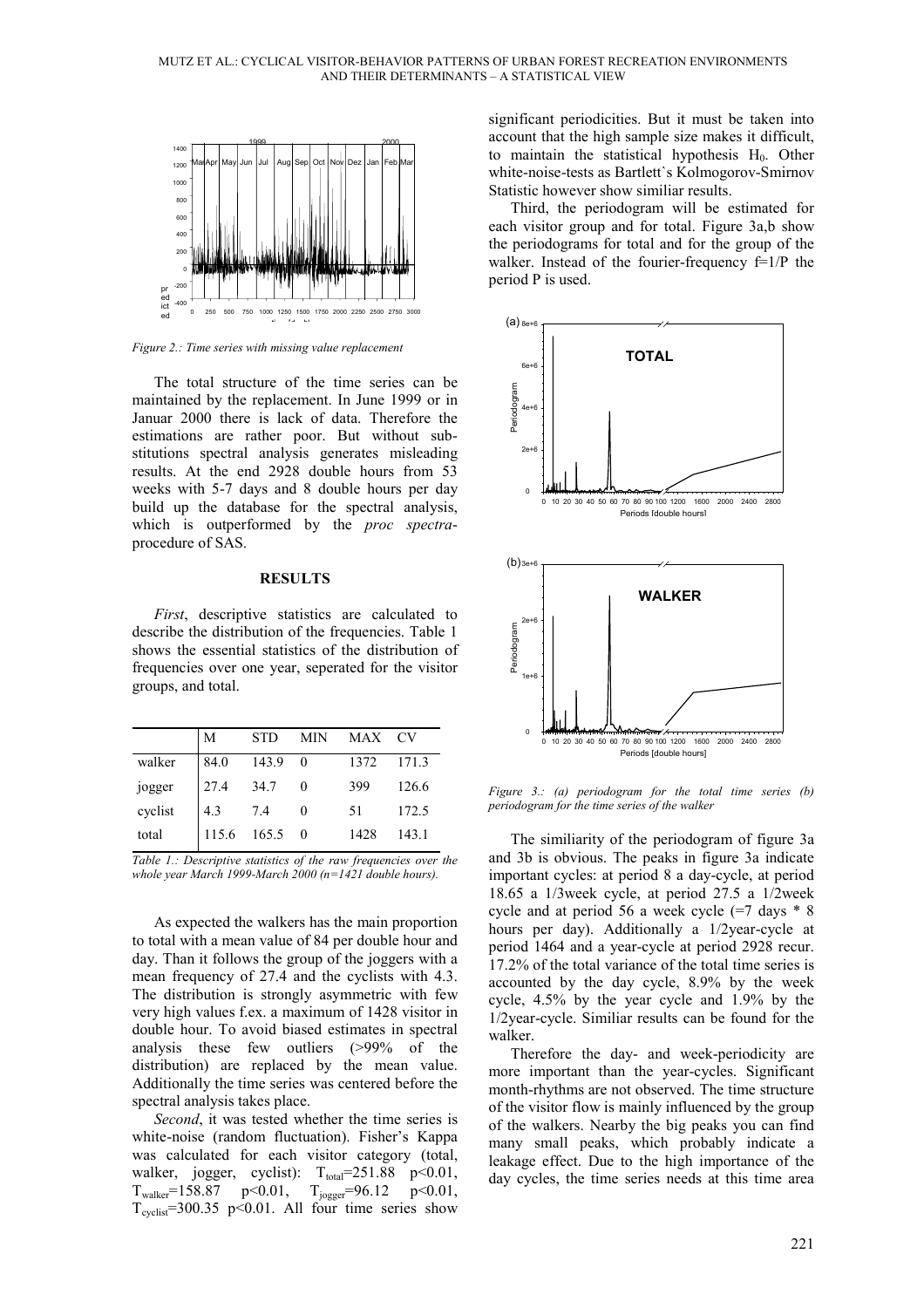more differentiation. Random fluctuation in the data can be another cause for this phenomena.

In figure 4a,b you can find the periodogram of the groups of the joggers and the cyclists.



*Figure 4.: (a) periodogram for the time series of the group of the jogger (b) periodogram for the time series of the cyclist*

If you compare figure 3a/3b with figure 4a/4b the similiarity between this figures is apparent. The peaks in figure 4 at period 8, 18.65, 28 and at period 56 indicate a day-, 1/3week-, 1/2week- and weekcycle. A 1/2year- and year-periodicity is also found, particularly for the jogger. But there are also differences. Concerning the joggers it can be found at period 4 a 1/2day-cycle, which has the greatest explained variance-portion. It follows the 1/2year and the year-cycle in explaining the total variance of the time series at second best. While for the joggers the day-/year-periodicities play a central role, the year-cycle is essential for the cyclists. This frequency explains about 20.5% of the total variance in the time series of the cyclists. Riding a bike or jogging depends heavily on the season (warm/cold). Jogging is a sport, which takes place almost early in the morning or later in the evening, which explains the half-day-cycle.

*Fourth*, coherence-diagrams can illustrate, how much the time series of a special visitor group is connected to the time series of another group for certain frequencies. In Figure 5a, 5b, 5c the coherence-diagrams for the correlations between each of the time series of the three visitor groups are shown. Instead of the periods the circle frequency 2πf was used. Walker and jogger, walker and cyclist show high correlations  $(> 0.60)$  rather in the higher frequency domain with circle frequencies smaller than 1.0 or periods beginning at 6 (3/4day) ending at 2928 (year).



*Figure 5.: spectral coherence diagram for the time series of (a) walker-jogger (b) of walker-cyclist (c) jogger-cyclist, seperated for each circle frequency. (vertical line=correlation of .60).*

In the coherence diagram *jogger-cyclist* (figure 5c) the correlation for the circle frequency under 1.0 are not so high as in the in the latter one, but there are single peaks at circle frequency at 1.57 and at 2.6, which indicate a high correlation of the 1/2daycycle and 1/3day-cycle of the two time series. While for joggers and cyclists intraday cycles are strongly joined together, for walkers and cyclists, walkers and joggers week-cycles are strongly related. In spite of differences between the three visitor flows this result claims some support for the strong relation of the three time series, particularly concerning the week- and year-cycles.

*Fifth*, a regression with an AR(3)-process was calculated to prove, whether weekday and weather has an impact on the total visitor flow. This analysis is only outperformed for the month of april, because for this month over 80% of the data have nonmissing values in all variables. 74.3% of the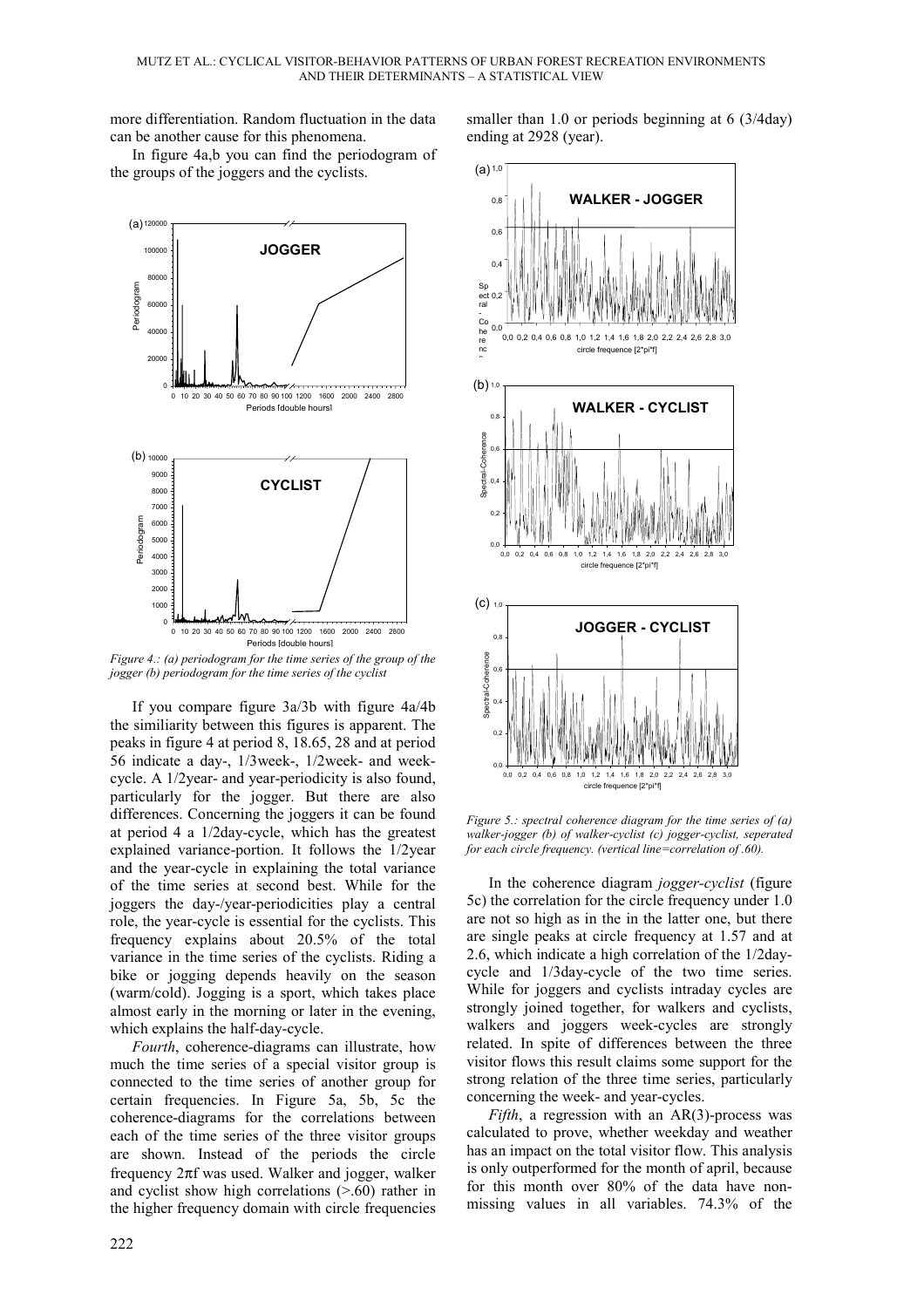frequency-variance can be accounted by the model. As expected a significant effect of the weather was found. Sunny weather simultaneously increases the frequency about 39 persons, rainy weather decreases the frequency about the same number of persons. Cloudy weather has no effect. But also when the weather is nice at one time, two hours later, but not four hours later, the frequency of visitors increases. For the weekend the flow of visitors increases too. If the weather is nice and it is weekend, then four −not two− hours later the flow of visitors is strongly raised. This results are only valid for the month of april.

*Sixth*, a simulation is done to illustrate the shape of the cycles which are detected. Figure 6 shows the predicted mean-centered time series from a 1-day-, 1/3week-, 1/2week-, 1/2year-, year-cycle using the estimated fourier coefficients  $a_i$  and  $b_i$  and equation (2).



*Figure 6.: Simulated time series over 1 year*

In figure 6 you can well recognize the dayperiodicity and the year-cycle, beginning in march, increasing till august and decreasing heavily in november and december.



*Figure 7.: Simulated time series for two weeks in march 1999*

Figure 7 decomposes the simulated time series of figure 6 into its components or basic waves for two weeks in March 1999. The strong influence of the day periodicity on the total periodicity can be demonstrated. This day-cycle is overlayed by certain week cycles, which bring about the chacteristic shape of the total frequencies in one week.

## **CONCLUSIONS**

Urban forests as human ecosystems have their particular rhythms, and member of Homo sapiens – vistors, residents, rangers – are part of them. To manage this forests without a sense of these rhythms is unrealistic. Therefore special methods of data gathering and data analysis must be choosen to find such periodicities. The data are taken from a forest-science project of Janowsky (2002). The central objective of this project was to work out a forest-paths-net-concept for the forest of Stuttgart, a town in South-Germany, which fullfill not only the economic, but also the leisure demands. One area of questions emphasizes the visitor flows at a important position in this forest.

The study should *at first* prove, whether there are any periodicities in the visitor flow over one year. Certain periodicties can be found. Particularly a day-cycle, but also week and year-cycles play an important role in explaining the whole time series. Month periodicities are not detected. The coherence diagramms claim some support, that this result can be generalized over all visitor groups (walker, jogger, cyclists).

*Secondly*, the study should give an answer to the question, whether the weekday (weekend or not) or the weather at certain hours have a strong impact on the visitor flow. Such influences can be found, especially lagged influences of weather.

*Thirdly*, the estimated fourier coefficient allows us to simulate the time series of the total visitor flow. The peaks of high visitor frequencies in summer (july, august, september) and rather low frequencies in winter (november, december) were obvious.

This paper should introduce in a statistical method, not very widespreaded in the social sciences and the forest science using an empirical example. The problems of this methos as alising, leakage, missing value are discussed. New perspectives as the multivariate version of spectral analysis was outlined. This method allows to connect under an ecosystem or human ecology perspective natural periodicities of forests with the periodicities of humans, particularly their utilization behavior f.ex. walking, jogging...

The next generation of statistical analysis of periodicities has just started in the psychology and social sciences under the title of "chaos theory". But the proponents of this movement recommend in a first step the application of spectral analysis (Robertson & Coombs, 1995; Kiel & Elliott, 1997; Alisch, 2001). A detailed discussion of this new, very sophisticated, but not yet established methods would go beyond the scope of this paper.